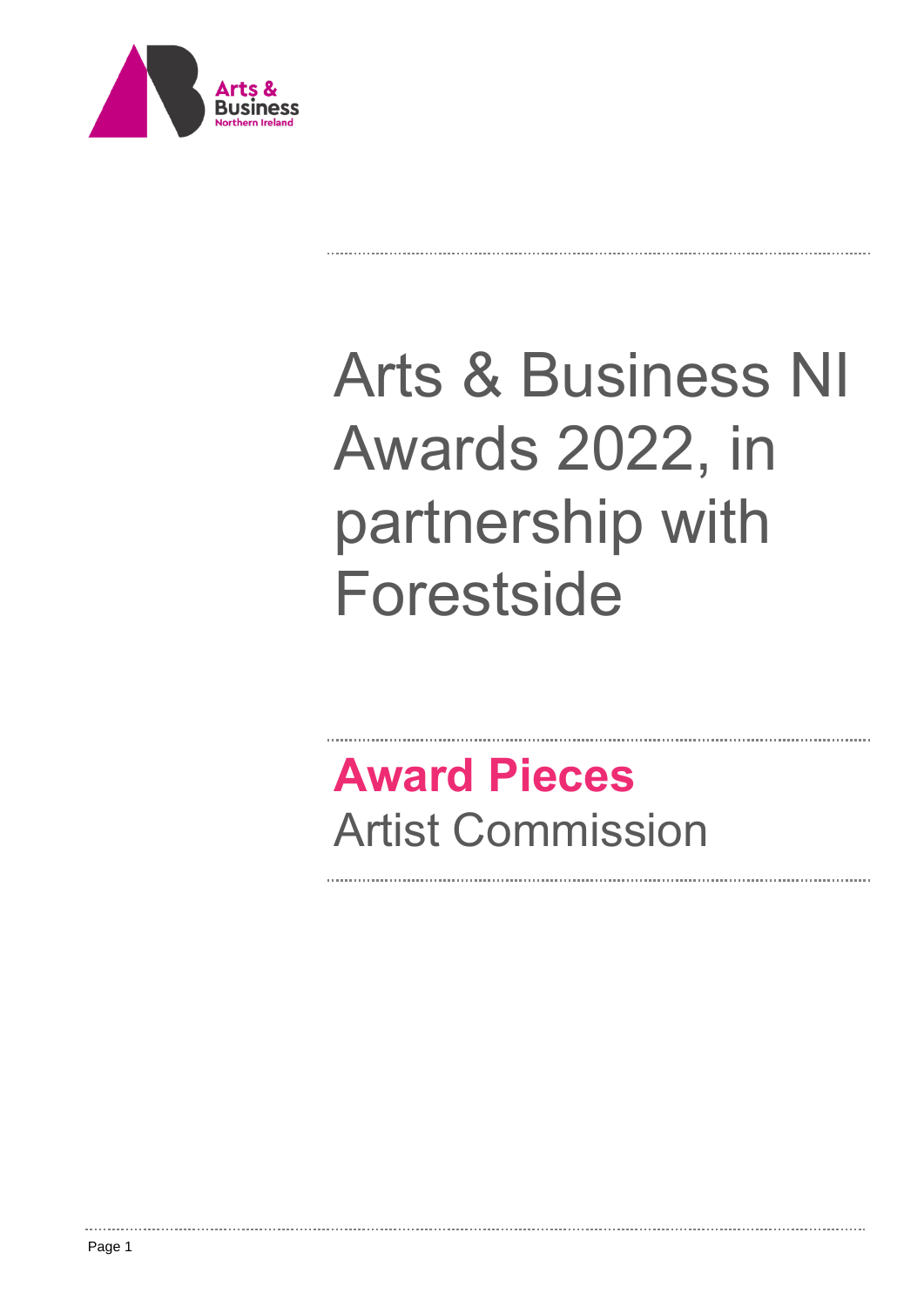

### **Background**

The Arts & Business NI Awards in partnership with Forestside celebrate the best in creative partnerships between the business and arts sectors in Northern Ireland.

This glittering annual ceremony is the Arts & Business NI flagship event of the year and always attracts an impressive cross-section of approximately 250 high profile people from the worlds of business, arts, media and government across Northern Ireland.

### The Event

The Arts & Business NI Awards in partnership with Forestside Awards:

- Is Northern Ireland's premier ceremony for promoting the best partnerships across all art forms and all business sectors
- Is the only celebration of arts and business partnerships in Northern Ireland
- Aims to educate and inspire the business community of further opportunities available through partnerships with the arts, thereby promoting deeper, broader, long-term relationships
- Brings the business community together and provides an opportunity for networking with both current and prospective Arts & Business NI members, media and Government representatives
- Provides an opportunity for the business community to meet Arts *&* Business NI staff and find out more about our range of programmes and services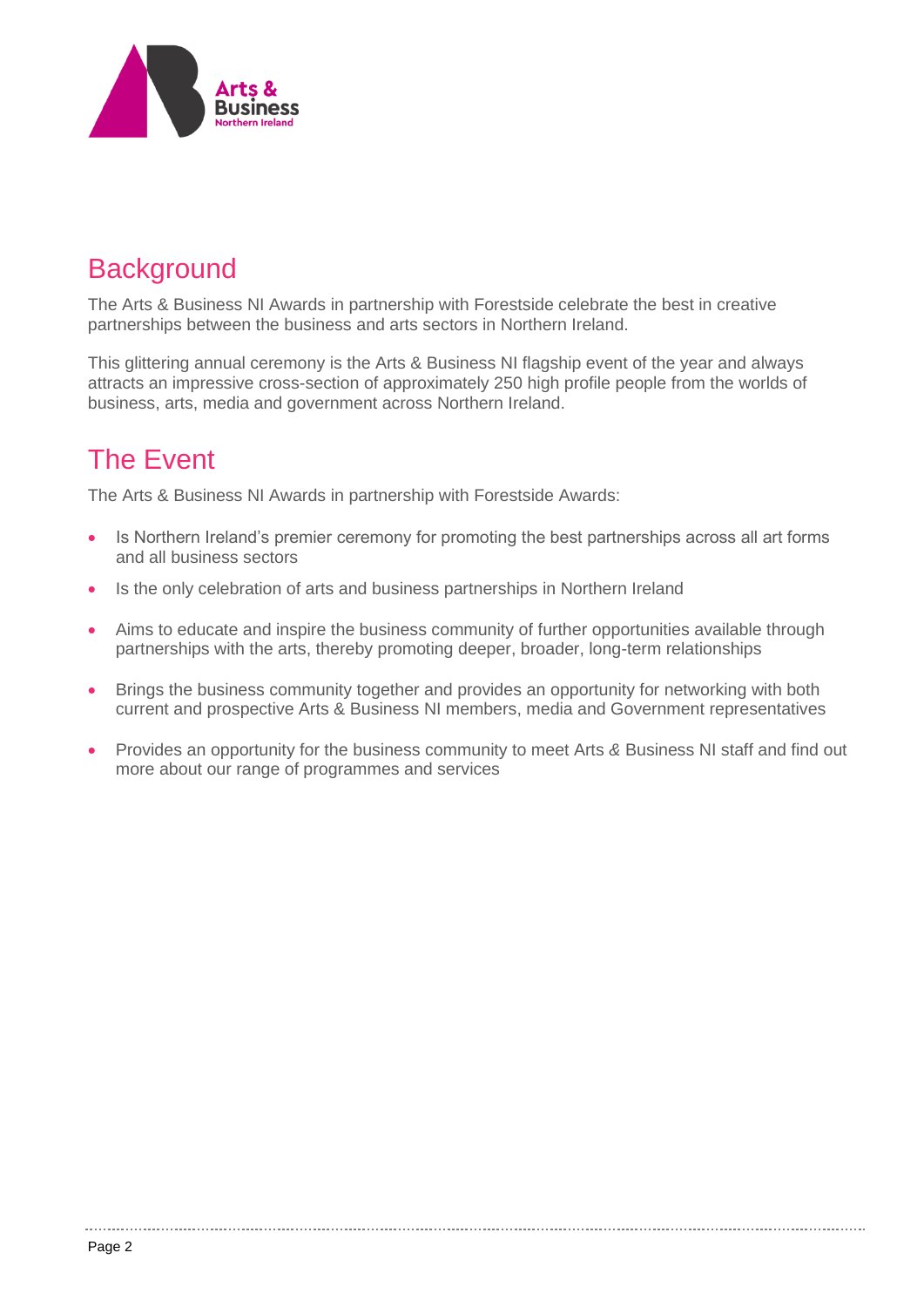

### Event Theme - Reconnection

Our theme this year is Reconnection. Following the last two difficult years of pandemic, lockdowns and associated isolation, we want to celebrate society reopening and the vital opportunity for Reconnection in all its guises. The opportunity for people to see each other in person again, to visit arts venues, to enjoy live performances, to socialise, to network, to fundamentally reconnect.

We connect our business and arts member network in original and unexpected ways with amazing results. We find new ways for businesses to grow and arts organisations to flourish.

The Reconnection theme invites us to explore the core function of Arts & Business NI which is to help develop the capacity and confidence of the cultural sector in Northern Ireland.

We help our members to discover an entrepreneurial edge; enhance strategic leadership skills, guide them towards better governance and reveal new and unexpected streams of income and funding. By connecting with our business members, as part of our extensive network, each arts member is given the assistance, confidence and opportunity to thrive.

We are keen to explore the breadth and diversity of the Arts in Northern Ireland.

We are looking for artworks that reflect this theme; however, the brief leaves it open for the artist to interpret the Reconnection theme in their own way, and in any medium, based on the brief outlined below

### Briefing Notes

- The award should be a high-quality art piece interpreting the theme
- The award pieces should reflect the 3-way relationship between Arts & Business NI, Business and the Arts
- It should reflect the quality, creativity and style of the Arts & Business NI Awards, in partnership with Forestside event
- The piece must be suitable for display in a business office or boardroom
- The piece can be free standing or wall mounted
- The award should be sufficiently light-weight and compact, yet also robust, for the purpose of being handed from one person to another during the awards presentation
- The design should include a surface for engraving purposes; the artist will be responsible for organising the engraving of 15 pieces. Arts & Business NI will provide a detailed list of captions to be engraved on each award piece.
- It is essential that in addition to being functional, the pieces stand out as being unusual and imaginative pieces of original art
- The design must be capable of being replicated 15 times (15 pieces are required in total).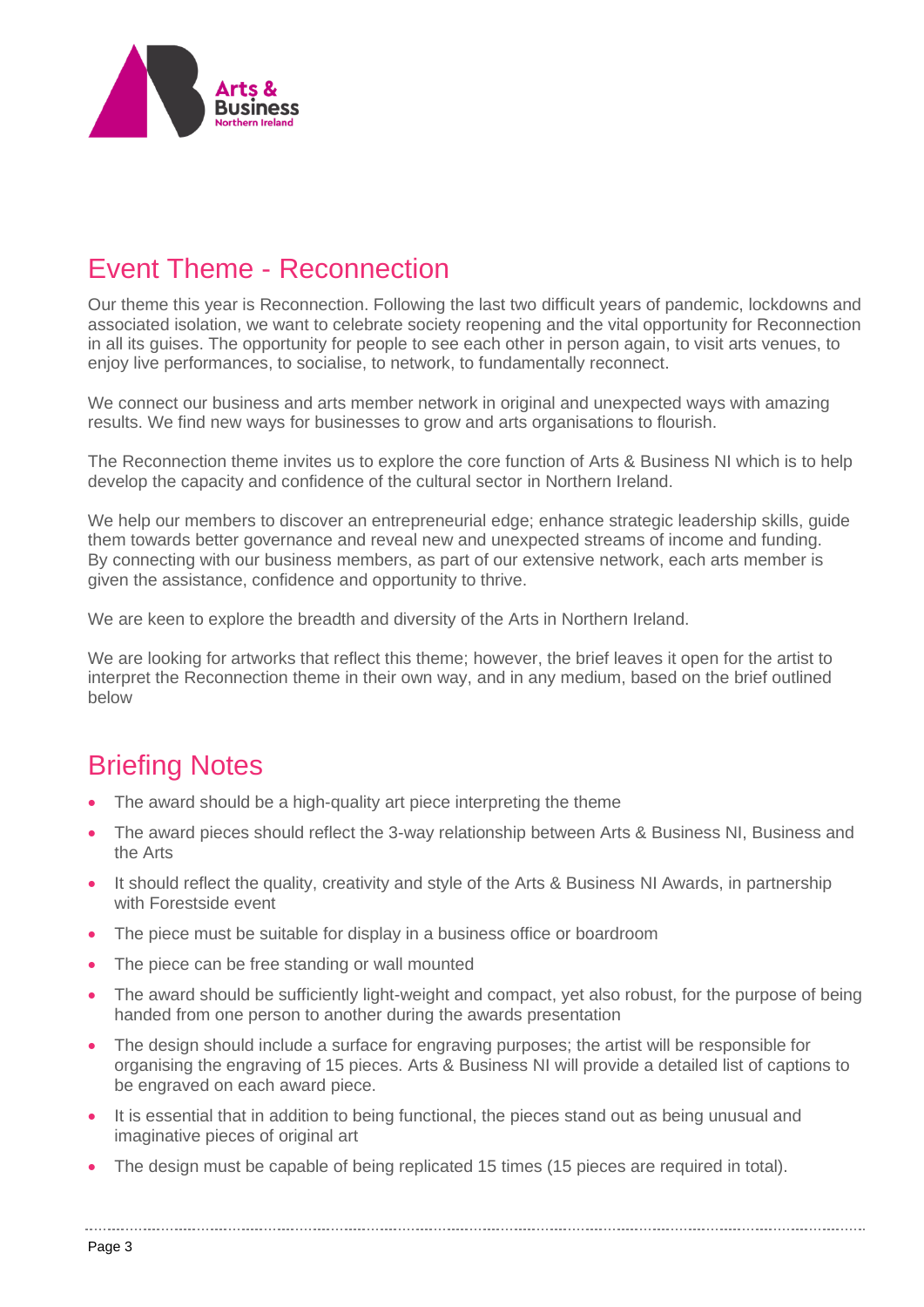

### Awards Categories:

#### **1. Creative Community Engagement Award**

Awarded to a partnership where the business used the power of the arts to forge dynamic new connections with their community. (2 pieces)

#### **2. Staff Engagement Award**

Awarded to an organisation that prioritised connecting and uplifting its staff by harnessing the power of the arts. (2 pieces)

#### **3. Brand Storytelling Award**

Awarded to a partnership that engaged the arts to strategically and creatively communicate the organisations' brand and story, enabling them to creatively connect with their target markets. (2 pieces)

#### **4. New Sponsor Award**

Awarded to a business that has developed a new partnership with the arts to creatively meet its business objectives.  (2 pieces)

#### **5. Commitment to Diversity Award**

Awarded to an organisation that demonstrated their commitment to diversity across a range of business functions, by harnessing the power of the arts. (2 pieces)

#### **6. Inspirational Trustee Award**

Inspirational Trustee is awarded to an individual who, in a voluntary capacity, has added outstanding benefit to an arts organisation in a governance role, perhaps through a formal professional development placement such as Board Bank or Young Professionals on Arts Boards programme. (1 piece)

#### **7. Arts Innovator Award**

This award showcases a pioneering arts practitioner, who brought a particularly unique and inventive approach to their work. (1 piece)

#### **8. Above & Beyond Award**

Awarded to an individual in the business sector who has not only actively engaged with the arts sector but has gone above and beyond to assist arts organisations/practitioners. (1 piece)

#### **9. Arts Organisation of the Year**

This award is presented to a local arts organisation which has consistently sought to develop and pioneer new ideas, whilst demonstrating a progressive and creative approach to income generation from private investment sources.  £3K prize. (1 piece)

#### **10. Business of the Year Award**

This award is presented to a local business which has consistently sought to develop and pioneer new ideas, whilst demonstrating a progressive and creative approach to partnership with arts organisations.  (1 piece)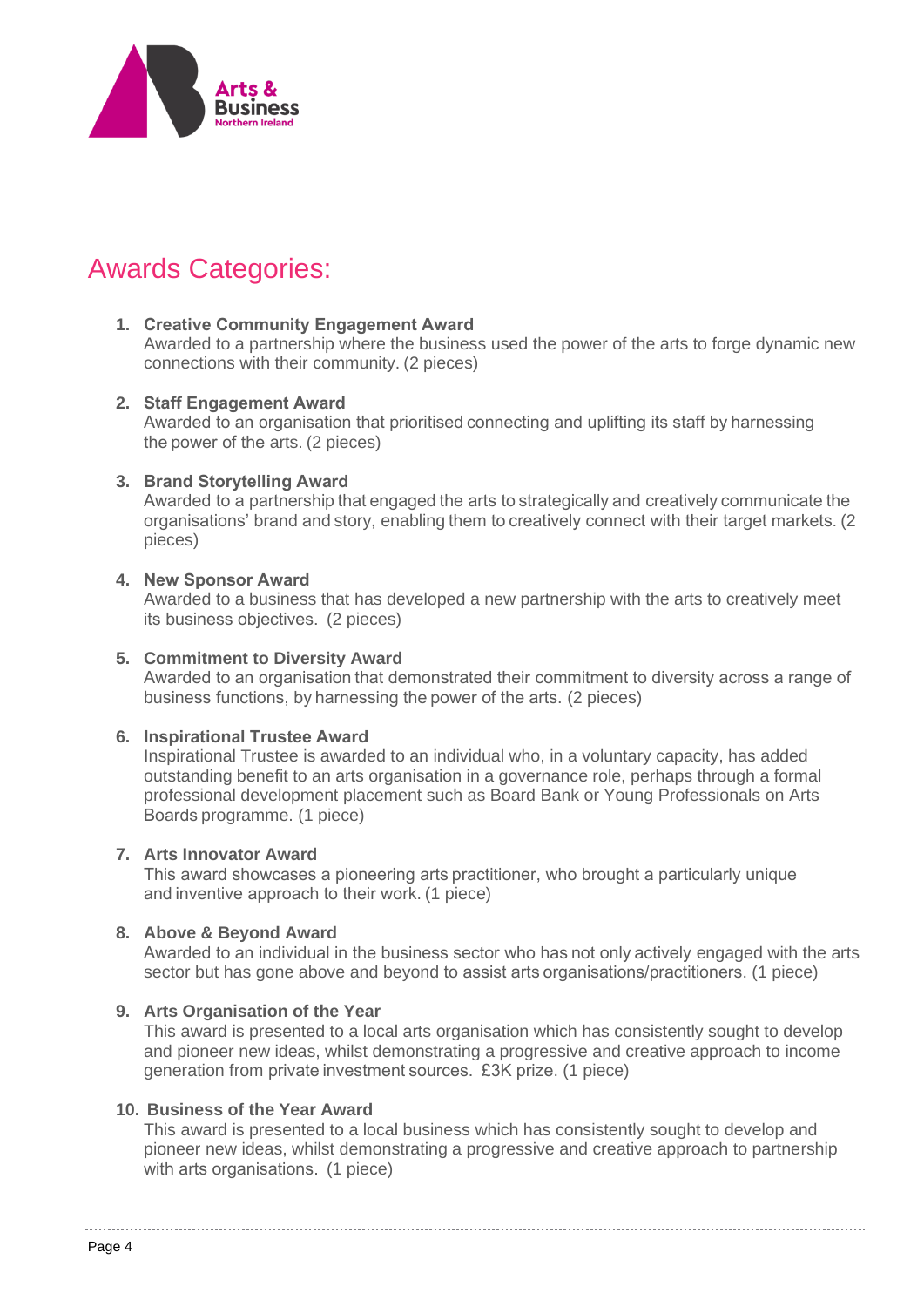

### Criteria for Selection of Artist

- Artistic excellence and level of professionalism
- Innovation and uniqueness
- Appropriateness of design and interpretation of the brief
- Ability to work to a budget and timescale
- Value for money
- As our core business is supporting and developing the Arts sector in Northern Ireland, we will only accept proposals from NI based creative professionals.

### Selection Procedure

All proposals will be assessed by a selection panel which will include representatives from Arts & Business NI, and external representatives.

### Time-scale

| Submission of CV and initial design concepts          | by noon on 23 June 2022            |
|-------------------------------------------------------|------------------------------------|
| Interview of shortlisted artists                      | 30 June 2022                       |
| Announcement of successful artist                     | w/c 4 July 2022                    |
| Submission of one mock up for approval                | $w/c$ 1 August 2022                |
| Production of the pieces                              | mid July to mid Sept               |
| Final 15 pieces to be delivered to Arts & Business NI | by 16 <sup>th</sup> September 2022 |
| Video diary of awards pieces production               | by 16th September 2022             |

### Budget

Budget for 15 pieces is £4,000 This is inclusive of engraving and a presentation box.